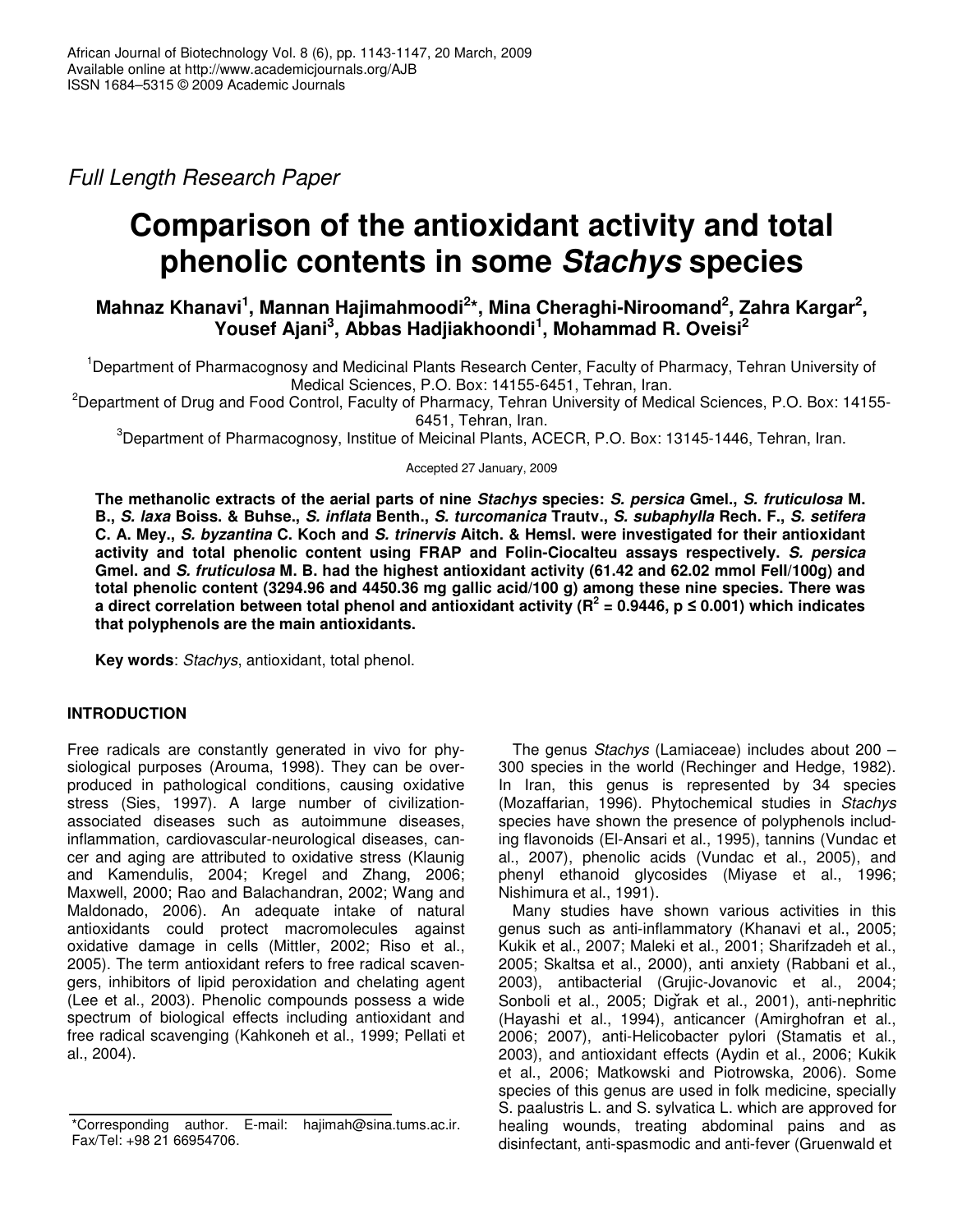al., 2000). In Iranian folk medicine, the aerial parts of *S. inflata* Benth. is used for infection, asthma, rheumatic and inflammatory disorders (Maleki et al., 2001), S. recta is used as an effective drug in treatment of wounds and S. lovandulifolia Vahl. is used for digestive disorders.

Most of species of this genus has been previously analyzed in numerous studies concerning their chemical composition, pharmacological properties and therapeutic uses. Nevertheless, the literature data on their antioxidant activities are scarce and little is known about chemical components with antioxidant activity. It seems that there is a significant relationship between the presence of total phenol and antioxidant activity in *Stachys* species.

In this research the antioxidant activity and total phenol contents of *Stachys* persica Gmel., *S. fruticulosa* M. B., *S. laxa* Boiss. & Buhse., *S. inflata* Benth., *S. turcomanica* Trautv., *S. subaphylla* Rech. F., *S. setifera* C. A. Mey., *S. byzantina* C. Koch and S.trinervis Aitch. & Hemsl. were investigated.

#### **MATERIALS AND METHODS**

#### **Plant material**

Aerial parts of *S. setifera* C. A. Mey., *S. inflata* Benth., *S. persica* Gmel and *S. byzantina* were collected from Khalkhal, province of Ardabil, Iran. Others including, *S. laxa* Boiss., *S. turcomanica* Trautv., *S. subaphylla* Rech. F and *S. trinervis* were gathered from Golestan national park, province of Golestan, Iran. *S. fruticulosa* M. B was collected from Karaj, province of Tehran, Iran. All plants were cultivated in June 2006 during the flowering stage. Voucher speciemens have been deposited in the Herbarium of the Department of Pharmacognosy, Faculty of Pharmacy, Tehran University of Medical Sciences, Tehran, Iran.

#### **Chemicals**

All chemicals and reagents were analytical grade or purest quality purchased from Sigma, Merck, Aldrich and Fluka.

#### **Apparatus**

A UV visible Cintra 40 double-beam spectrophotometer equipped with a 1.0 cm path length glass cell and connected to an IBM compatible Pentium 100 computer was used.

#### **Extraction methods**

The extraction of antioxidant compounds and total phenolics from dried and finely powdered aerial parts were carried out using seven different solvents to compare the effect of extraction methods on antioxidant activity and content of total phenolic compounds. These solvents included water, ethanol, methanol, acetone/water (50:50, v/v), ethanol/water (50:50, v/v), methanol/water (50:50, v/v) and methanol/water/buthanol (40:40:20, v/v). 0.05 g of plant sample was extracted with 3×2 ml of methanol, using a shaker for 3×2 h. The filtered extracts were applied freshly to measure antioxidant activity and total phenolics.

#### **Evaluation of antioxidant activity using TPTZ**

Several methods are known to measure the total antioxidant capacity of herbal samples, but we tried the FRAP assay, with depends upon the reduction of ferric tripyridyl triazine (Fe (III)- TPTZ) complex to the ferrous tripyridyl triazine (Fe (II)-TPTZ) by a reductant at low pH. (Fe (II)-TPTZ) has an intensive blue color and can be monitored at 593 nm (Benzie and Strain 1999). Briefly, the FRAP reagent contained 5 ml of a (10 mmol/L) TPTZ (2, 4, 6 tripyridyl- s-triazine) solution in 40 mmol/L HCl plus 5 ml of (20 mmol/L) FeCl3 and 50 ml of (0.3 mol/L) acetate buffer, pH 3.6 and was prepared freshly and warmed at  $37^{\circ}$ C. Aliquots of 100  $\mu$ l sample were mixed with 3 ml FRAP reagent and the absorbance of reaction mixture at 539 nm was measured spectrophotometrically after incubation at 37°C for 10 min. For construction of calibration curve five concentrations of FeSO4.7H2O (1000, 750, 500, 250, 125  $\mu$ g/L) were used and the absorbencies were measured as sample solutions. Antioxidant activity of nine *stachys* species were measured with this method and the values were expressed as the concentrations of antioxidants having a ferric reducing ability equivalent to that of 1 mmol/L FeSO4. Antioxidant activity of *stachys* species was measured five times for each species and the results are shown in Table 1.

#### **Measurement of total phenolics**

Total phenolics were determined colorimetrcially using Folin-Ciocalteau reagent (Al-Farsi et al., 2005). The prepared extract (200 µl) was mixed with 1.5 ml of Folin-Ciocalteau reagent (previously diluted 10-fold with distilled water) and allowed to stand at 220°C for 5 min. A 1.5 ml sodium bicarbonate solution (60 g/L) was added to the mixture. After 90 min at 220C, absorbance was measured at 725 nm using a UV-visible spectrophotometer. Total phenolics were quantified by calibration curve obtained from measuring the absorbance of a known concentration of gallic acid standard (25 - 150  $\mu$ g/ml in 50% methanol). The concentrations are expressed as milligrams of gallic acid equivalents (GAE) per 100 g of dry weight. The total phenolics assay of *Stachys* species was measured five times for each species and the results are shown in Table 1.

#### **Statistical analyses**

The values are reported as mean  $\pm$  SD. One–way ANOVA and Tukey posthoc multi comparison tests were used for data analysis.

## **RESULTS**

## **Extraction methods**

In order to compare the effect of extraction methods on antioxidant activity and content of total phenolics in *Stachys* species, seven different solvents were used. Only one species was used as a representative of the plants to evaluate the solvent extraction process. Significant ( $p < 0.05$ ) differences existed among different solvent used, with some exception. Extraction in to methanol gave the highest antioxidant activity and total phenolic content, whereas water afforded the lowest amount. These results showed that most of the potent antioxidant and phenolic compounds in *Stachys* species were soluble in methanol; so it was selected to extract the remaining species.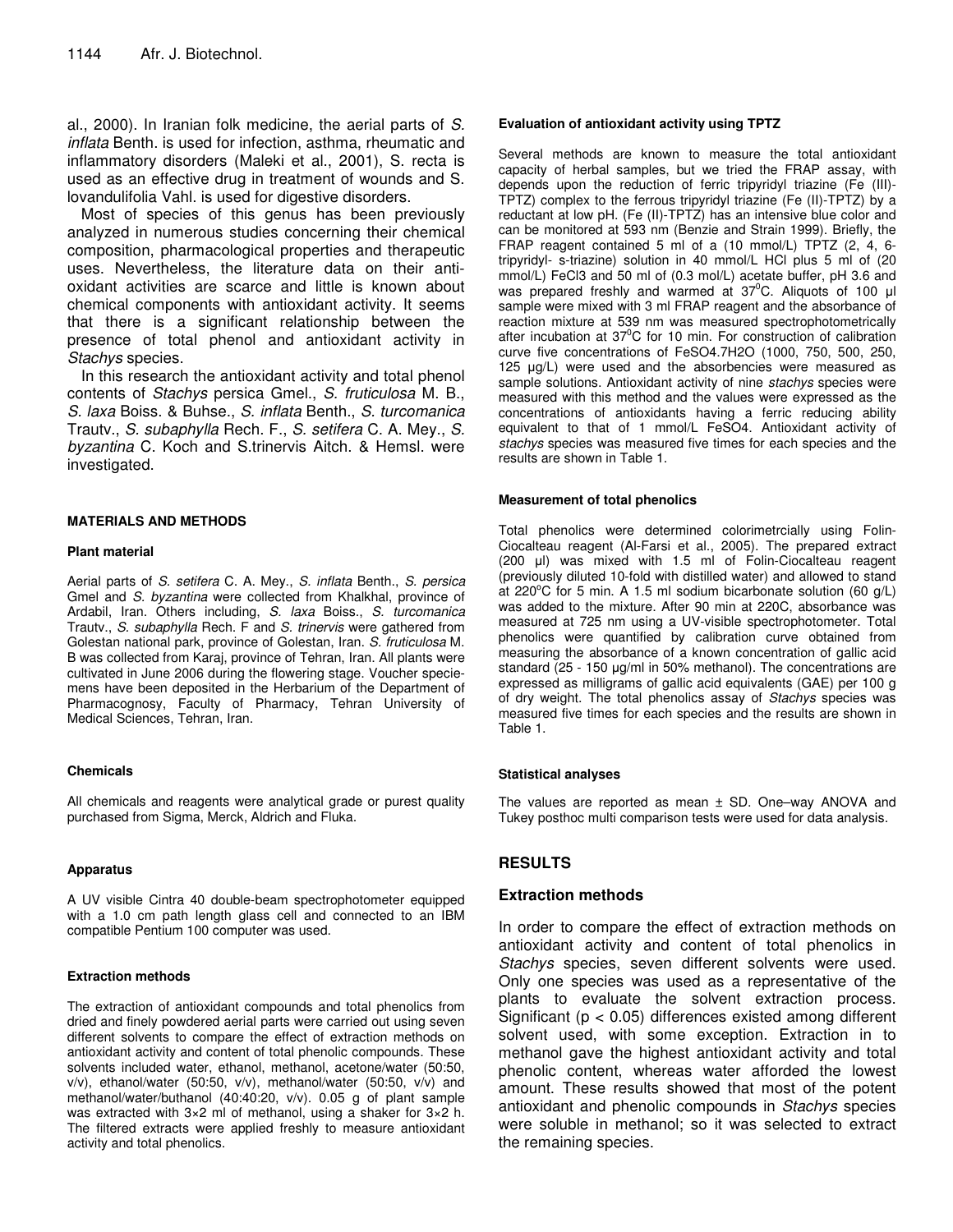| <b>Species</b> | <b>FRAP Value</b> <sup>ª</sup> | <b>Phenol Content</b> <sup>b</sup> |
|----------------|--------------------------------|------------------------------------|
| S. trinervis   | $9.1092 \pm 0.6923^*$          | $430.584 \pm 29.8511$              |
| S. byzantina   | $9.3283 \pm 1.0254$            | 638.304 ± 30.6108                  |
| S. setifera    | $11.3923 \pm 0.5109$           | 708.744 ± 83.9830                  |
| S. subaphylla  | $17.1142 \pm 0.9799$           | $1016.04 \pm 76.6006$              |
| S. turcomanica | $22.5698 \pm 1.2646$           | 1313.568 ± 78.9441                 |
| S. inflata     | $31.0787 \pm 0.5319$           | 1478.808 ± 44.3195                 |
| S. laxa        | $35.0629 \pm 1.0583$           | 2089.992 ± 157.1322                |
| S. persica     | $61.4267 \pm 4.3554$           | 3294.96 ± 313.8671                 |
| S. fruticulosa | $62.0945 \pm 4.5272$           | 4450.368 ± 280.0766                |

**Table 1.** Antioxidant activity and total phenolic content of the aerial parts of nine *Stachys* species.

\*Values are mean± SD.

a) In unit mmol Fe $^{2+}/100$  g dry weigh plant. Each plant was analyzed five times.

b) Expressed as mg gallic acid equivalent/100 g dry weigh plant. Each plant was analyzed five times.

FRAP assay was used for measuring total antioxidant capacity and Folin-Ciocalteau method for determination of total phenolic content

## **Antioxidant estimation**

The results of the FRAP assay are reported in Table 1. All extracts contained a considerable amount of antioxidant effect from 9.11 mmol of FeSO4/100 g dry plant equivalents in *S. trinervis* to 62.0945 mmol of FeSO4/100 g dry plant in S. fruticulosa.

## **Total phenol estimation**

The results of the Folin-Ciocalteu total phenol assay are reported in Table 1. All extracts contained a considerable amount of phenolic metabolites from 430.584 mg of gallic acid/100 g dry plant equivalents in *S. trinervis* to 4450.368 mg of gallic acid/100 g dry plant in S. fruticulosa.

## **DISCUSSION**

In previous investigations of *Stachys* species, the presence of various polyphenol compounds was reported. In methanol and ethanol extract of aerial parts of this genus, apigenin, chrysoeriol, forsithoside B, caffeic, sinapic, protocatechuic, chlorogenic and rosmarinic acids were identified (Bonkova et al., 1999; Capeca et al., 2005; Kukic et al., 2006; Lenherr et al., 1984; 1987; Marin et al., 2004). Some of theses compounds were assessed on their antioxidant activity earlier (Aligianis et al., 2003; Capeca et al., 2005; Chen and Ho, 1997; Kukic et al., 2006). Most of the major constituents of the essential oil of *stachys* species were piperitenone, hexadecanoic acid, germacrene  $D, \alpha$ -pinene, -pinene, 4-hydroxy-4-methyl-2 pentanone, beta caryophyllene, limonene, pulegone, bicyclogermacrene,  $\beta$ -pinene, spathulenol, carvacrol and eugenol (Javidnia et al., 2003; Khanavi et al., 2004; Morteza-Semnani et al., 2006a; Norouzi-Arasi et al., 2006; Sajjadi et al., 2004). Among them phenolic compounds had shown significant antioxidant activity (Vundac et al., 2007; Matkowski and Piotrowska, 2006; Salehi et al., 2005; Wei and Shibamoto, 2007).

Semnani et al. (2006)had investigated the stabilizing effect of methanolic extract of S. byzantina, *S. inflata* and *S. laxa* on sunflower oil as antioxidant agents (Morteza-Semnani et al., 2006b) and the results showed that *S. laxa* had a potential source of antioxidants. In our study *S. persica* and *S. fruticulosa* showed antioxidant effect about two times more than S. laxa. Also in some other studies the antioxidant effects of S. inflata, *S. byzantina*, *S. setifera* and *S. laxa* were investigated (Erdemoglu et al., 2006; Morteza-Semnani et al., 2006b), but different methods were used for the studies and the results were not directly comparable.

As it was shown in Table 1, all the studied species possessed antioxidant activity, while *S. persica* and *S. fruticulosa* showed the highest results and *S. trinervis* showed the lowest ( $p < 0.05$ ). With respect to the table, there is a significant relationship between accumulation of high amount of phenolic compounds and antioxidant activity (Figure 1) ( $R^2 = 0.9446$ , p  $\leq 0.001$ ).

As mentioned earlier, *Stachys* species have major medicinal effects and used traditionally. Therefore the potency of these extracts could provide a chemical basis for some of the health benefits claimed for *Stachys* species in folk medicine. Further studies are necessary to assess their potential components as effective natural remedies.

## **ACKNOWLEDGMENT**

This research has been supported by Tehran University of Medical Sciences and health Services grant.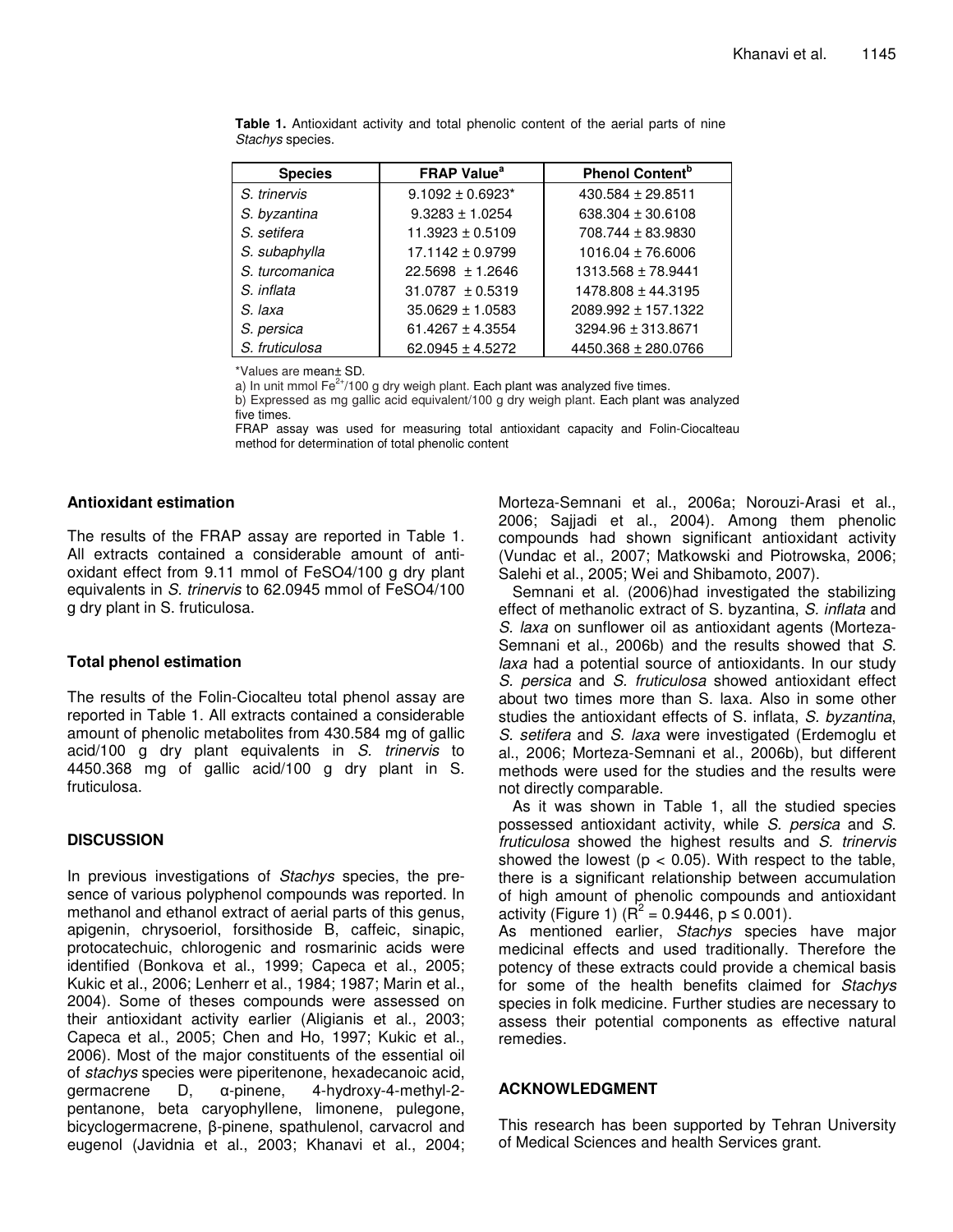

**Figure 1.** Relationship between total phenolic content (expressed as mg gallic acid equivalent/100 g dry weigh plant) and antioxidant activity (in units mmol Fe2+/100 g dry weigh plant) of the arial parts of nine *Stachys* species ( $R^2$  = 0.9446,  $p \le 0.001$ ).

#### **REFERENCES**

- Al-Farsi M, Alasalvar C, Morris A, Baron M, Sahidi F (2005). Comparison of antioxidant activity, anthocyanins, carotenoids, and phenolics of three native fresh and sun-dried date (*Phoenix dactylfera* L.) varieties grown in Oman. J. Agric. Food Chem. 53: 7592-7599.
- Aligianis N, Mitaku S, Tsitsa-Tsardis E, Harvala C, Tsaknis I, Lalas S, Haroutounian S (2003). Methanolic extract of *Verbascum macrurum* as a source of natural preservatives against oxidative rancidity. J. Agric. Food Chem. 51: 7308-7312.
- Amirghofran Z, Bahmani M, Azadmehr A, Javidnia K (2006). Anticancer effects of various Iranian native medicinal plants on human tumor cell lines. Neoplasma. 53: 428-433.
- Amirghofran Z, Bahmani M, Azadmehr A, Javidnia K (2007). Immunomodulatory and apoptotic effects of *Stachys obtusicrena* on proliferative lymphocytes. Med. Sci. Monit. 13: 145-150.
- Aruoma OI (1998). Free radicals, oxidative stress, and antioxidants in human health and disease. J. Am. Oil Chem. Soc. 75: 199-212.
- Aydin A, Sener B, Cakici I, Turan NN, Erdemoglu N (2006). Antioxidant activities of some Lamiaceae plant extracts. Phytother. Res. 20: 91- 93.
- Bonkova V, Koeva-Todorovska J, Stambolijska T, Ignatova-Groceva MD, Todorova D, Popov S (1999). Polyphenols in *Stachys* and *Betonica* species ( Lamiaceae). Z. Naturforsch. 54c: 876-880.
- Benzie IFF, Strain JJ (1999). The ferric reducing ability of plasma as a power: The FRAP assay. Anal. Bio. Chem. 239: 70-76.
- Capeca E, Mareczek A, Leja M (2005). Antioxidant activity of fresh and dry herbs of some Lamiacese species. Food Chem. 93: 223-226.
- Chen JH, HO CT (1997). Antioxidant activities of caffeic acid and its related hydroxy cinnamic asid compounds. J. Agric. Food Chem. 45: 2374-2378.
- Digrak M, Hakki Alma M, Ilcjm A (2001). Antibacterial and antifungal activities of Turkish medicinal plants. Pharm. Biol. 39: 346-350.
- El-Ansari MA, Nawwar MA, Saleh NAM (1995). Stachysetin, a diapigenine-7-glucoside-p-p\_-dihydroxy-truxinate from *Stachys Aegyptiaca*. Phytochemistry. 40: 1543-1548.
- Erdemoglu N, Turan NN, Cakc I, Sener B, Aydn A (2006). Antioxidant activities of some Lamiaceae plant extracts. Phytother. Res. 20: 9-13.
- Gruenwald J, Brendler T, Jaenicke C (2000). PDR for Herbal Medicines. Medical Economics Company, Second Edition, Montvale, New Jersey, p 832.
- Grujic-Jovanovic S, Skaltsa HD, Marin P, Sokovic M (2004). Composition and antibacterial activity of the essential oil of six *Stachys* Species from Serbia. Flavour Frag. J. 19: 139-144.

Hayashi K, Nagamatsu T, Ito M, Hattori T, Suzuki Y (1994). Acotoside,

a component of *Stachys sieboldii* MIQ, may be a promising antinephritic agent. 1) Effects of acetoside on crescentic-type anti-GBM nephritis in rats. Jpn. J. Pharmacol. 65: 143-151.

- Javidnia K, Miri R, Azarpira A, Tabaei SMH (2003). Composition of the essential oil of *Stachys setifera* C. A.Mey ssp. iranica growing in Iran. Flavour Fragr. J. 18: 299-300.
- Kahkonen MP, Hopia AL, Vurrela HJ, Rauha JP, Pihlaja K, Kujala TS, Heinonen M (1999). Antioxidant activity of plant extracts containing phenolic compounds. J. Agric. Food Chem. 47: 3954-3962.
- Kregel KC, Zhang HJ (2006). An integrated view of oxidative stress in aging: basic mechanisms, functional effects, and pathological considerations. Am. J. Physiol. Regul. Integr. Comp. Physiol. 292: 18-36.
- Khanavi M, Hadjiakhoondi A, Amin G, Amanzadeh Y, Rustaiyan A, Shafiee A (2004). Comparison of the volatile composition of *Stachys persica* Gmel. and *Stachys byzantina* C. Koch. Oils obtained by hydrodistillation and steam distillation. Z. Naturforschung. 59 c: 463- 467.
- Khanavi M, Sharifzadeh M, Hadjiakhoondi A, Shafiee A (2005). Phytochemical investigation and anti-inflammatory activity of aerial parts of *Stachys byzanthina* C. Koch. J. Ethnopharmacol. 97: 463- 468.
- Klaunig JE, Kamendulis LM (2004). The role of oxidative stress in carcinogenesis. Annu. Rev. Pharmacol. Toxicol. 44: 239-267.
- Kukic J, Dobric S, Petrovic S (2007). Influence of some *Stachys taxa* on carrageenan-induced paw edema in rats. Pharm. Biol. 45: 560-563.
- Kukik J, Petrovic S, Niketic M (2006). Antioxidant activity of four endemic *Stachys taxa*. Biol. Pharm. Bull. 29: 725-729.
- Lee JC, Kim J, Park JK, Chung GH, Jang YS (2003). The antioxidant, rather than prooxidant, activities of quercetin on normal cells: quercetin protects mouse thymocytes from glucose oxidase-mediated apoptosis. Exp. Cell Res. 291: 386-397.
- Lenherr A, Mabry TJ (1987). Acetylated allose-containing flavonoid glucosides from *Stachys anisochila*. Phytochemistry. 26: 1185-1188.
- Lenherr A, Meier B, Sticher O (1984). Modern HPLC as a tool for chemotoxonomical investigations: iridoid glucosides and acetylated flavonoids in the group of *Stachys recta*. Plant Med. 50: 403-409.
- Maleki N, Garjani A, Nazemiyah H, Nilfouroushan N, Eftekhar Sadat AT, Allameh Z, Hasannia N (2001). Potent anti-inflammatory activities of hydroalcoholic extract from aerial parts of *Stachys* inflate on rats. J. Ethnopharmacol. 75: 213-218.
- Marin PD, Grayer RJ, Grujic-Jovanovic S, Kite GC, Veitch NC (2004). Glycosides of tricentin methyl ethers as chemosystematic markers in *Stachys subgenus* Betonica. Phytochemistry. 65: 1247-1253.
- Matkowski A, Piotrowska M (2006). Antioxidant and free radical scavenging activities of some medicinal plants from the Lamiaceae.